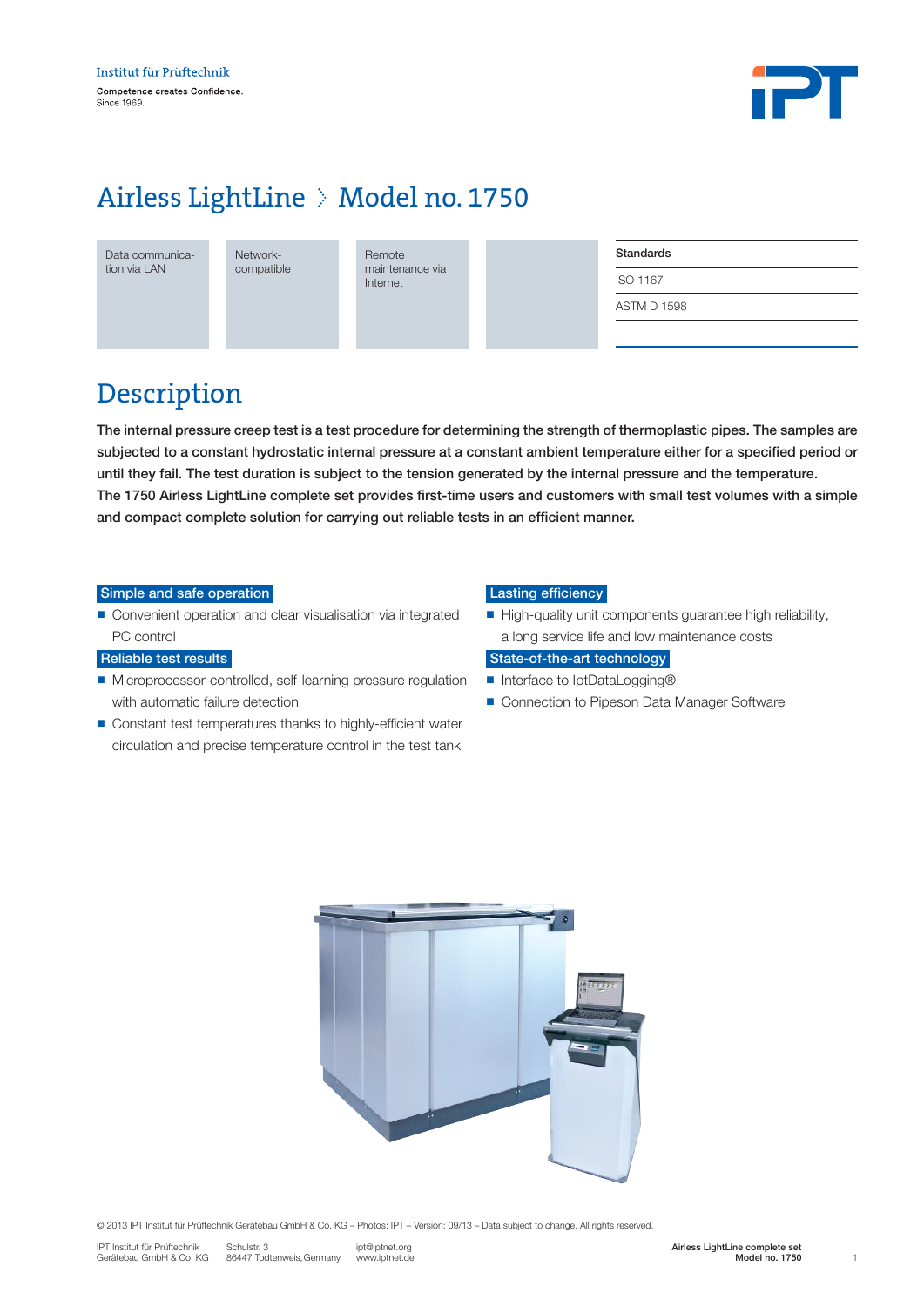

# Test unit version

|                                                                                                                                                                                                                                                                                     | V1750-0001                                                         |
|-------------------------------------------------------------------------------------------------------------------------------------------------------------------------------------------------------------------------------------------------------------------------------------|--------------------------------------------------------------------|
| Pressure range up to<br>bar                                                                                                                                                                                                                                                         | 100                                                                |
| Integrated high-pressure pump                                                                                                                                                                                                                                                       |                                                                    |
| Pump capacity<br>l/min                                                                                                                                                                                                                                                              | 3                                                                  |
| Stainless steel pressure reservoir                                                                                                                                                                                                                                                  |                                                                    |
| Number of stations                                                                                                                                                                                                                                                                  |                                                                    |
| Pressure regulation via microprocessor controller                                                                                                                                                                                                                                   |                                                                    |
| Controller with two-line LCD display                                                                                                                                                                                                                                                |                                                                    |
| SensLine connection                                                                                                                                                                                                                                                                 |                                                                    |
| 10-bar pressure transducer                                                                                                                                                                                                                                                          | $\Box$                                                             |
| 16-bar pressure transducer                                                                                                                                                                                                                                                          | $\Box$                                                             |
| 25-bar pressure transducer                                                                                                                                                                                                                                                          | $\Box$                                                             |
| 40-bar pressure transducer                                                                                                                                                                                                                                                          | $\Box$                                                             |
| 60-bar pressure transducer                                                                                                                                                                                                                                                          | □                                                                  |
| 100-bar pressure transducer                                                                                                                                                                                                                                                         | $\Box$                                                             |
| Accuracy class for pressure transducer                                                                                                                                                                                                                                              | 0.50% of full scale of pressure transducer                         |
| External control unit (PC)                                                                                                                                                                                                                                                          | $\circ$                                                            |
| Operation via IptDataLogging®                                                                                                                                                                                                                                                       | $\circ$                                                            |
| Compatible with IptDataLogging®                                                                                                                                                                                                                                                     | From version 5.x                                                   |
| Data interface to internal programs                                                                                                                                                                                                                                                 | Fast Ethernet (10/100 Mbit)                                        |
| CE conformity                                                                                                                                                                                                                                                                       |                                                                    |
| Width<br>mm                                                                                                                                                                                                                                                                         | 580                                                                |
| Depth<br>mm                                                                                                                                                                                                                                                                         | 600                                                                |
| Height<br>mm                                                                                                                                                                                                                                                                        | 990                                                                |
| Weight<br>kg                                                                                                                                                                                                                                                                        | Approx. 140                                                        |
| Voltage data                                                                                                                                                                                                                                                                        | 230/400 V, 50/60 Hz<br>(other voltages on request)                 |
| available/optional<br>included<br>$\Box$ eligible<br>- not available<br>$\circ$                                                                                                                                                                                                     |                                                                    |
| @ 2013 IPT Institut für Prüftechnik Gerätebau GmbH & Co. KG - Photos: IPT - Version: 09/13 - Data subject to change. All rights reserved.<br>IPT Institut für Prüftechnik<br>Schulstr. 3<br>ipt@iptnet.org<br>Gerätebau GmbH & Co. KG<br>86447 Todtenweis, Germany<br>www.iptnet.de | Airless LightLine complete set<br>Model no. 1750<br>$\overline{c}$ |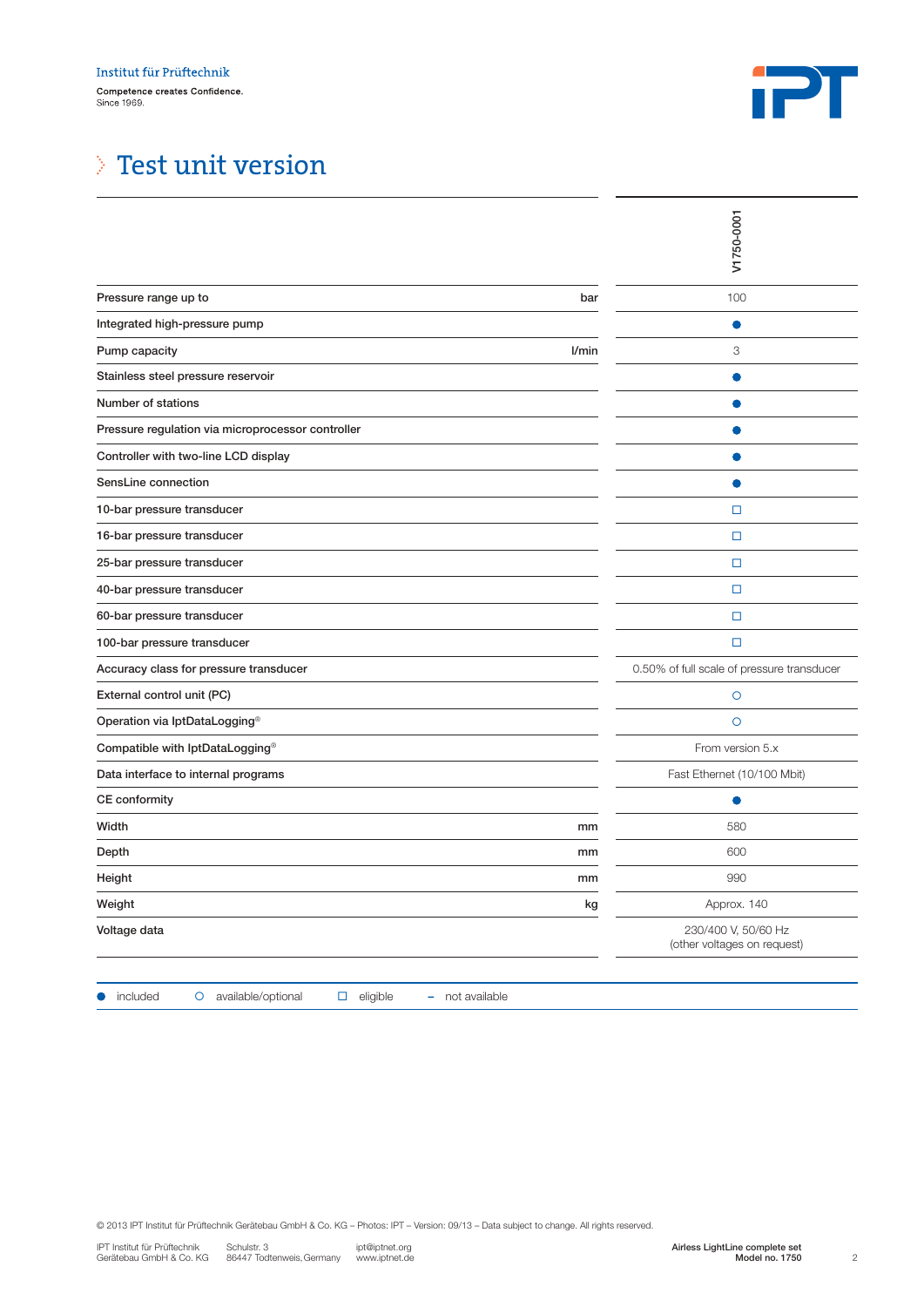

# $\gg$  Tank version

| $^{\circ}{\rm C}$<br>$+20$ to $+95$<br>$^{\circ}{\rm C}$<br>±1.0<br>$^{\circ}$ C<br>±1.0<br>$^{\circ}{\rm C}$<br>±0.1<br>Ο<br>O<br>1.4571/AISI 316 Ti/UNS S 31635<br>1000<br>mm<br>1000<br>mm<br>1000<br>mm<br>1250<br>mm<br>1344<br>mm<br>1350/2500<br>mm<br>Approx. 550 empty<br>kg<br>230/400 V, 50/60 Hz<br>(other voltages on request)<br>available/optional<br>$\Box$ eligible<br>- not available<br>included<br>$\circ$<br>@ 2013 IPT Institut für Prüftechnik Gerätebau GmbH & Co. KG - Photos: IPT - Version: 09/13 - Data subject to change. All rights reserved.<br>Schulstr. 3<br>ipt@iptnet.org<br>Airless LightLine complete set |                                                         | V1750-0001 |
|------------------------------------------------------------------------------------------------------------------------------------------------------------------------------------------------------------------------------------------------------------------------------------------------------------------------------------------------------------------------------------------------------------------------------------------------------------------------------------------------------------------------------------------------------------------------------------------------------------------------------------------------|---------------------------------------------------------|------------|
|                                                                                                                                                                                                                                                                                                                                                                                                                                                                                                                                                                                                                                                | Water temperature                                       |            |
|                                                                                                                                                                                                                                                                                                                                                                                                                                                                                                                                                                                                                                                | Spatial temperature constancy                           |            |
|                                                                                                                                                                                                                                                                                                                                                                                                                                                                                                                                                                                                                                                | Temporal temperature constancy                          |            |
|                                                                                                                                                                                                                                                                                                                                                                                                                                                                                                                                                                                                                                                | Temperature control                                     |            |
|                                                                                                                                                                                                                                                                                                                                                                                                                                                                                                                                                                                                                                                | Regulating accuracy                                     |            |
|                                                                                                                                                                                                                                                                                                                                                                                                                                                                                                                                                                                                                                                | Overtemperature shutdown                                |            |
|                                                                                                                                                                                                                                                                                                                                                                                                                                                                                                                                                                                                                                                | Monitoring of water level                               |            |
|                                                                                                                                                                                                                                                                                                                                                                                                                                                                                                                                                                                                                                                | Automatic top-up                                        |            |
|                                                                                                                                                                                                                                                                                                                                                                                                                                                                                                                                                                                                                                                | Integrated heaters                                      |            |
|                                                                                                                                                                                                                                                                                                                                                                                                                                                                                                                                                                                                                                                | Circulation system                                      |            |
|                                                                                                                                                                                                                                                                                                                                                                                                                                                                                                                                                                                                                                                | Monitoring of circulation                               |            |
|                                                                                                                                                                                                                                                                                                                                                                                                                                                                                                                                                                                                                                                | Fresh-water cooling                                     |            |
|                                                                                                                                                                                                                                                                                                                                                                                                                                                                                                                                                                                                                                                | Connection and interface for chiller/heat exchanger     |            |
|                                                                                                                                                                                                                                                                                                                                                                                                                                                                                                                                                                                                                                                | Inner tank material                                     |            |
|                                                                                                                                                                                                                                                                                                                                                                                                                                                                                                                                                                                                                                                | CE conformity                                           |            |
|                                                                                                                                                                                                                                                                                                                                                                                                                                                                                                                                                                                                                                                | Width (internal)                                        |            |
|                                                                                                                                                                                                                                                                                                                                                                                                                                                                                                                                                                                                                                                | Length (internal)                                       |            |
|                                                                                                                                                                                                                                                                                                                                                                                                                                                                                                                                                                                                                                                | Water depth                                             |            |
|                                                                                                                                                                                                                                                                                                                                                                                                                                                                                                                                                                                                                                                | Width (external)                                        |            |
|                                                                                                                                                                                                                                                                                                                                                                                                                                                                                                                                                                                                                                                | Length (external)                                       |            |
|                                                                                                                                                                                                                                                                                                                                                                                                                                                                                                                                                                                                                                                | Height closed/open (external)                           |            |
|                                                                                                                                                                                                                                                                                                                                                                                                                                                                                                                                                                                                                                                | Weight                                                  |            |
|                                                                                                                                                                                                                                                                                                                                                                                                                                                                                                                                                                                                                                                | Voltage data                                            |            |
|                                                                                                                                                                                                                                                                                                                                                                                                                                                                                                                                                                                                                                                |                                                         |            |
| www.iptnet.de<br>Model no. 1750<br>86447 Todtenweis, Germany                                                                                                                                                                                                                                                                                                                                                                                                                                                                                                                                                                                   | IPT Institut für Prüftechnik<br>Gerätebau GmbH & Co. KG | 3          |